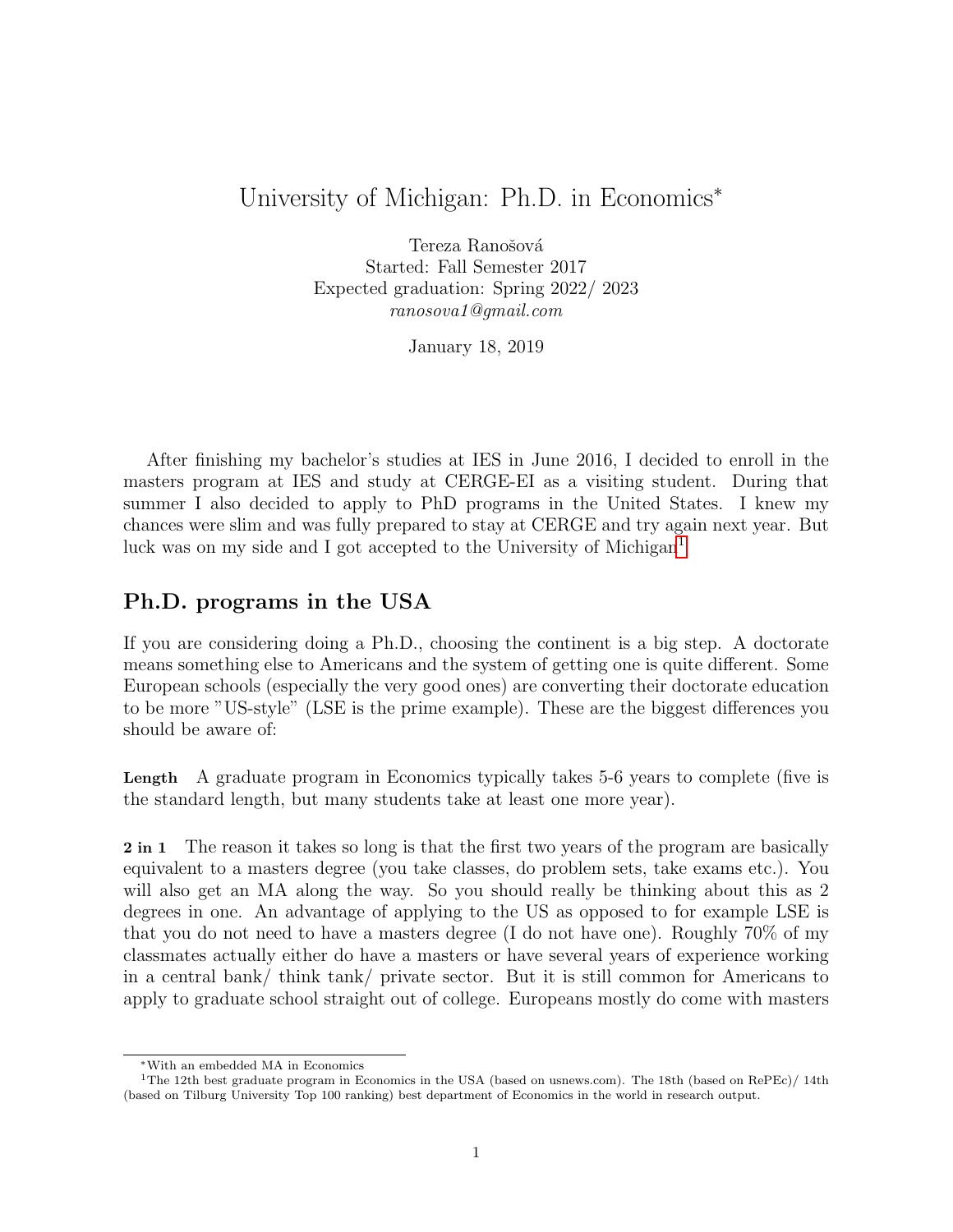degrees, but it is not a necessary condition. If you know this is what you want to do, there is no reason not to apply.<sup>[2](#page-1-0)</sup>

Specialization When you come to a graduate school here, it is perfectly ok to be unsure about what you want to do. In fact I consider this to be the biggest advantage of the US system. It is good to have a broad idea (especially so you can choose your department well). But it is perfectly ok to change your mind 5 times. That is what the first two years are for. During your first year you take core classes (micro, macro and econometrics) and for an IES graduate this will mostly be a recap. The summer after first year is devoted to studying for a qualifying exam (equivalent to our state exams) and most people do a research assistantship. During second year you choose your fields (for example I am taking Labor economics, Demography and Macroeconomics) and expand on your methods. Usually you also develop a few research proposals/ ideas to work on later. The summer of second year is spent studying for field qualifying exams and expanding on your research ideas. Only starting the third year the program starts to resemble a Czech doctorate, but even then you do not have to have a clear idea of what your dissertation is going to consist of (you just need to write one chapter basically). Moreover, it is quite alright if your dissertation is not extremely specialized. As a result, graduates of the US system have a way broader understanding of the field and are not afraid to dive into new topics if they become interested. A huge advantage of doing your Ph.D. in a big high quality department is that you can choose your topics based on what you are passionate about, not based on what the few high quality professors in your department do. Schools of course do specialize to a certain extent (for example Michigan is best known for high quality empirical research in Labor Economics and Public Finance), but there are great professors here in all fields.

Atmosphere This is not necessarily an American thing, but it comes from being part of a very high quality research department. During regular semesters there are research seminars basically every day (an external speaker presents their research/an internal professor or a graduate student presents their work in progress/ job market candidates practice their job talks/ external job market candidates are invited to present their work). People talk about research all the time and you get a way better idea about where the frontier is. Before I came here I was genuinely worried I would never have a solid research idea. I am not worried anymore. There are so many ideas floating around that it is way more about recognizing the good ones than coming up with at least some. The expectations are also much higher and the preference is towards quality, not quantity.

Commitment and support It is a full time job. In fact it is more than a standard full time job. If you do not love it, it is hard to stay motivated. On the other hand, the department is very aware of this and provides a lot of support to help you stay motivated.

<span id="page-1-0"></span><sup>&</sup>lt;sup>2</sup>I think some schools tend to be more strict about this then others. Rumor has it that NYU almost never takes international students without a masters, but I have no confirmation of that. The ambiguity comes from that you need an "equivalent of a US college degree", which takes four years to complete as opposed to three years.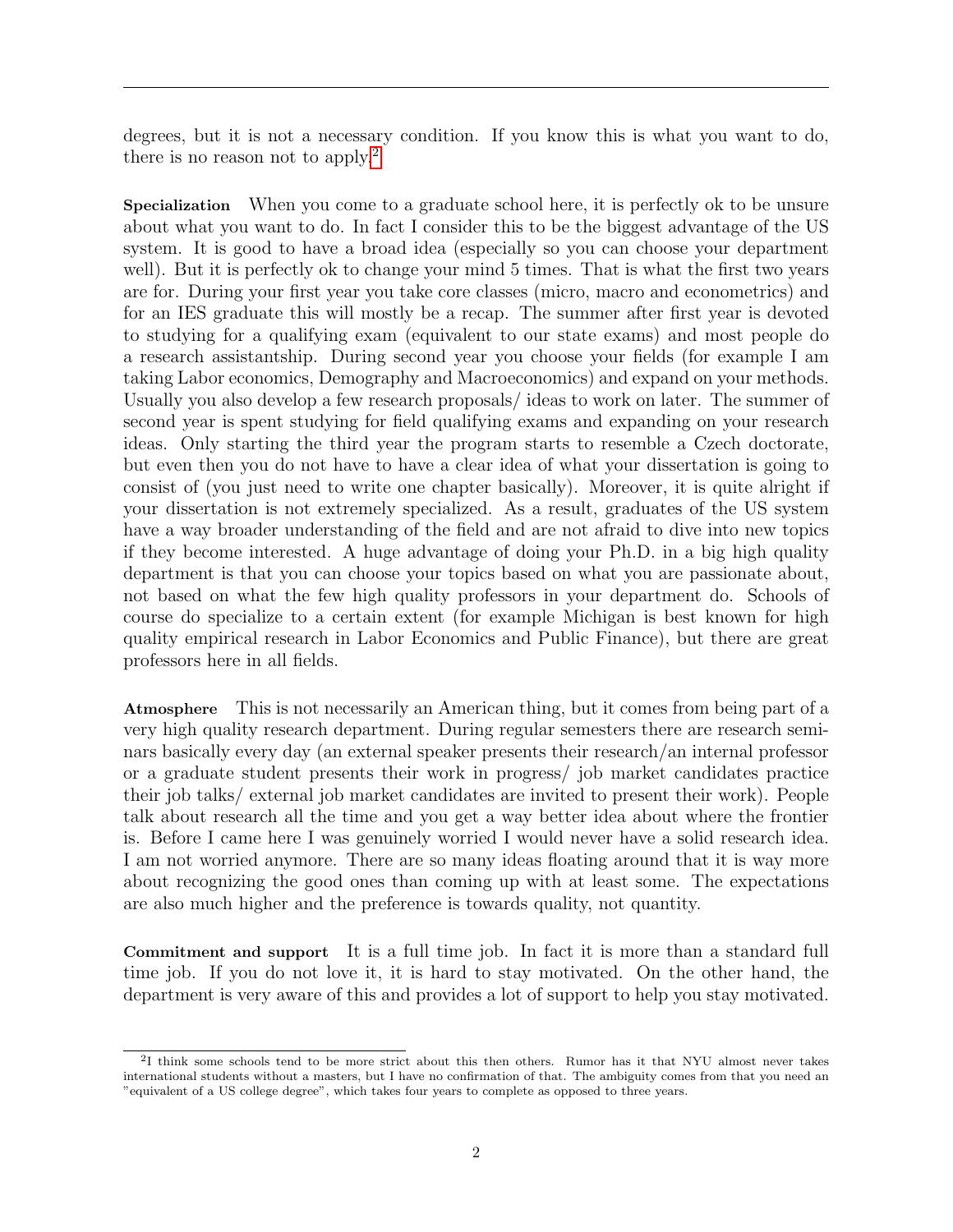The financial support is sufficient so that students do not need to take on any debts, there is a lot of help provided to deal with administrative/ visa issues but also personal problems, there is a great emphasis on mental health protection, many social events that keep students connected and structured steps to help students form relationships with professors. The assumption is that you will give it your all and the department will do the best they can to help you succeed.

Financing For decent programs you do not pay tuition (in contrast with almost all western masters degrees) and you are paid for being here (quite generously compared to Czech doctorate students). The details of funding differ by school. Michigan is not the richest (it is a public school, unlike almost all other high quality American universities), so our funding for second year and above is conditional on teaching a class (alternatively a professor can pay you from their grant or you can get a scholarship, though this is true for a minority of students). The workload is typically around 20 hours a week (including all the prep, grading, office hours etc.) during fall and winter semesters and the stipend is around 21k USD per year plus tuition and health insurance. This is certainly enough to devote 100% of your time net of teaching to your studies. As an international student in the US you cannot work more even if you wanted.

# Application process

The application process is very similar to all graduate programs in Economics in the US and also the "US-style" graduate programs in Europe (for example LSE). This means it is not terribly costly (except for the application fees) to apply to several schools at once.

CV, Statement of Purpose, Personal Statement Most schools will ask you to explain why you are applying to this specific department and to a PhD program in general. Do not underestimate this part. My perception is that Michigan in particular puts a lot of weight on "fit". They do not just want to admit students who are good at math and want to prove to the world they are smart, but those who can demonstrate they are strongly motivated to do research on topics in line with interests of the faculty. Being academically qualified is a necessary condition, but it is not what is going to get you admitted. Departments are aware that a Ph.D. is a huge time commitment and prefer applicants who are mature, know what they want, will graduate and have a high probability of representing the department well after graduation.

Letters of Recommendation Most people I talked about this told me that this is the most important part of your application. Sadly, this also puts you immediately at a disadvantage, because most professors at IES are not extremely well known/ connected with the US academic environment. Talk to professors and ask them who else they think you should talk to. Do not be shy. Start early. Go talk to the professors at CERGE as well, even if you do not know them (and ideally get to know them before you start applying). Pick professors based on what is their publication record and go for quality, not quantity (nobody cares about 20 papers published in European journals compared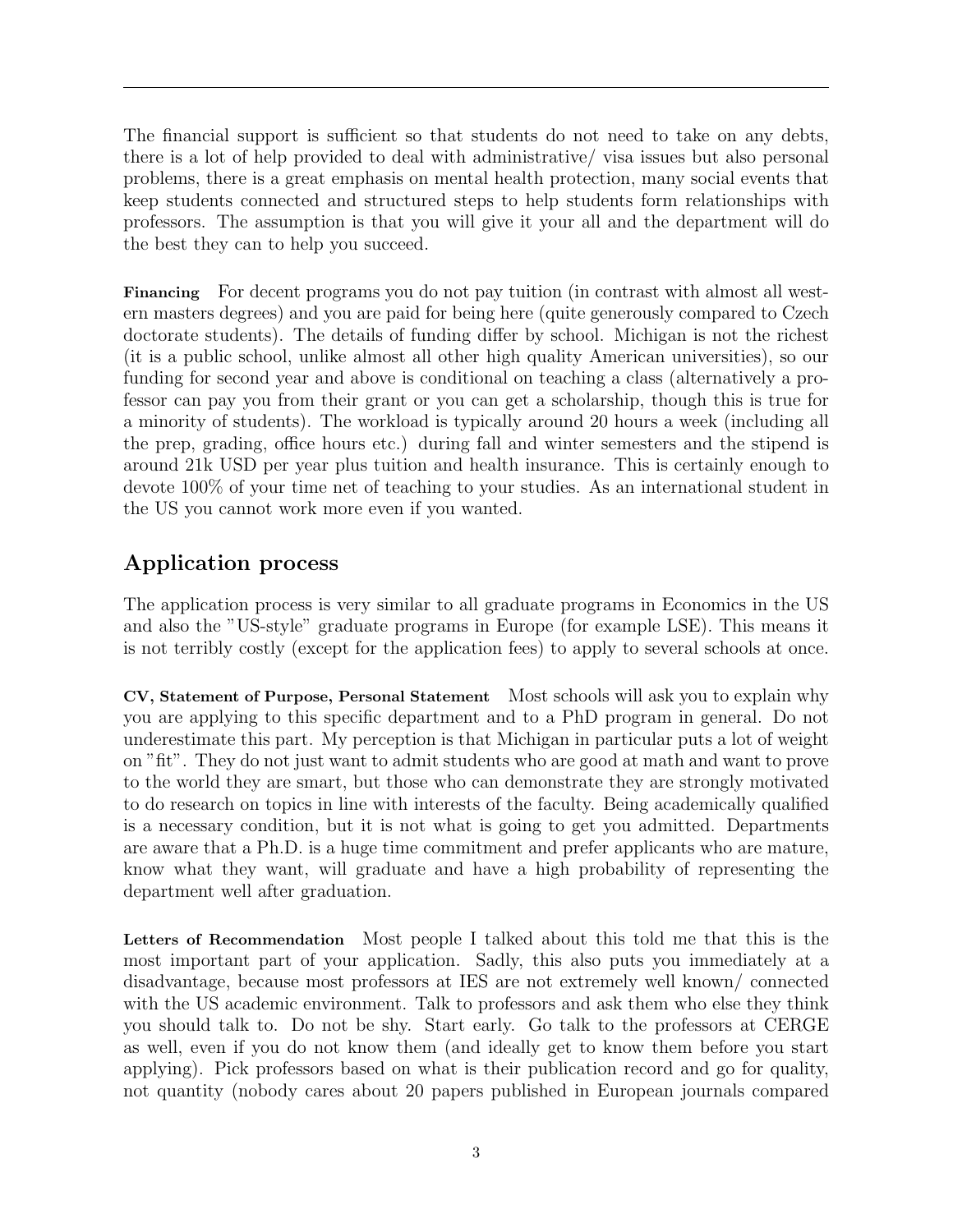to 1 AER publication). If you did an Erasmus/ a summer school and got recognized by a well connected professor, ask them as well. Ideally, your recommender would speak to your ability to do research. That means it is obviously beneficial if you worked with this professor on a research project. Since IES does not provide class ranking and transcripts can be hard to understand, it is also good to mention your perceived class ranking by the professor (if it is good of course).

Transcripts Americans do care about grades (including reporting their college GPA on CVs). Out of my classmates who came straight from college, most had basically perfect grades. If your grades are not perfect, it is important to explain why (perhaps you had a personal issue, it took you some time to realize that grades are important, you studied two schools at ones...). If you apply a few years after graduation, grades are not as important as long as you have other achievements to show for yourself. Many students will take Ph.D. level classes during their bachelor/ master studies. Getting good grades in those classes demonstrates that the first year curriculum is not going to be overwhelming for you. Similarly, you should have as much math background as possible. It is difficult to communicate that IES does have a math heavy curriculum, because Economics college majors in the US do not have that. Be sure to describe in your application the topics covered by Mathematics I-V. Do not be afraid to say Real Analysis instead of Calculus. There are many reasons a school can reject your application, but your mathematics background should not be one of them (as long as your IES math grades are good). But you need to communicate that clearly. Mention that you received a merit scholarship (IES does not provide you with a class rank, but the scholarship is awarded to a certain percentage of students, so it gives at least some information).

Standardized tests (GRE and TOEFL) Having a reasonably high TOEFL score is a necessity (but the bar is quite low). Having a reasonably high quantitative GRE score is almost a necessity (this differs by school and there is generally a trend in putting less weight on standardized testing).

Final tip Get over your fears and consult your applications with professors. I did not do this enough and consider this my biggest mistake. One of my classmates told me that when he could not decide whether to apply to graduate school, he wrote an email to Greg Mankiw asking for his advice. Mankiw actually called him back and they had a chat about application strategies. Not all professors want to be helpful, but many of them really do and you need to ask them.

How to pick where to apply Talk to the professors that are helping you put together your applications. Aim high, but have safe options if you really want to go. Look at the rankings and if you know what fields are important to you, look at rankings within fields. Americans do care about rankings a lot and their ranking of graduate schools is quite good. The programs are way more standardized and the rankings take good care of incorporating placement after graduation (which is what most students care about). It is really difficult to compare European PhD programs to US ones. The systems are often different. Do not rely on rankings based on research output (like Repec), but on